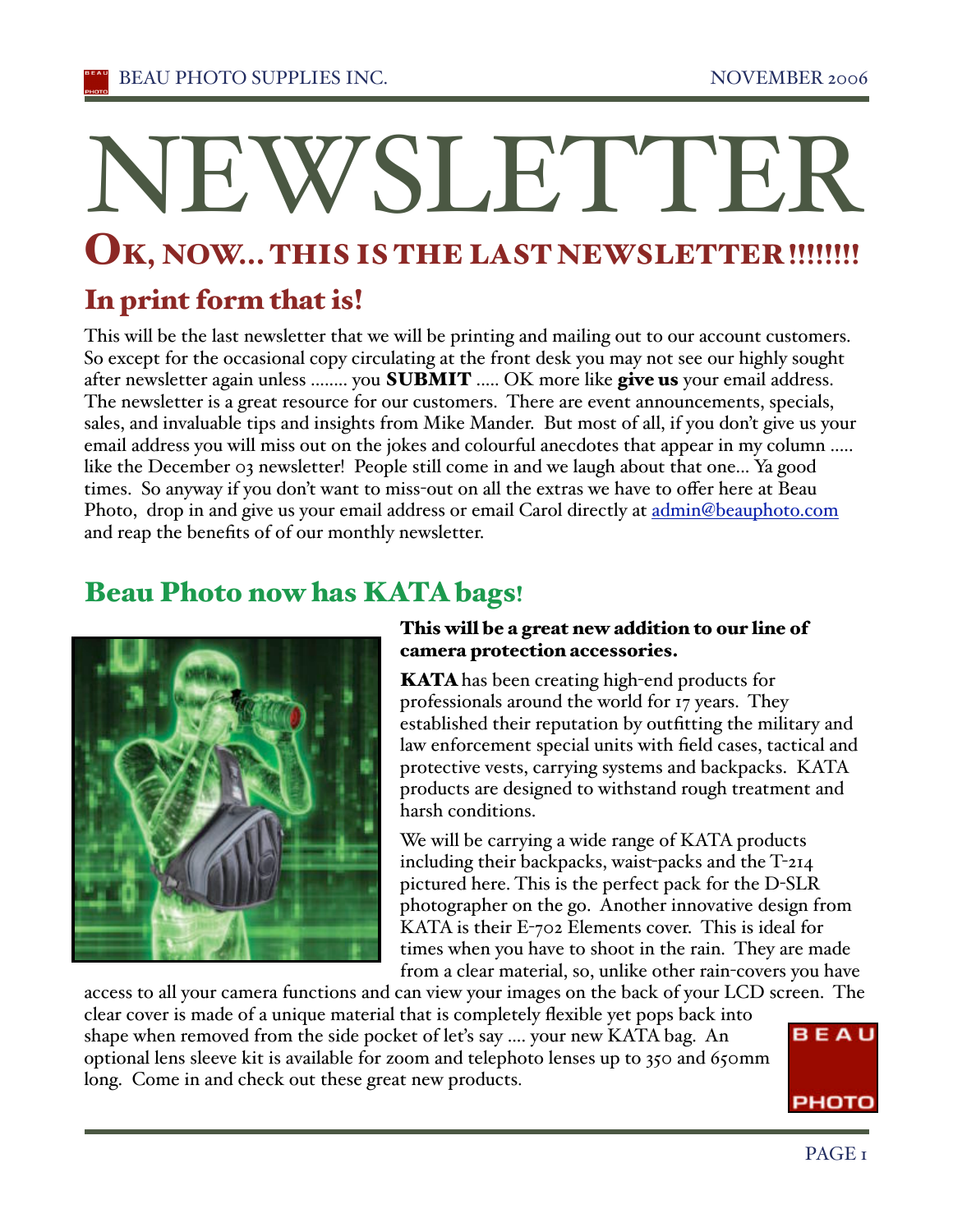#### Sale on Expo Discs !

#### A great product got even greater and for one month longer!

Getting a quick and easy custom white balance for your digital photography can be a daunting task for a lot of photographers, however with the ExpoDisc it's a breeze! The ExpoDisc provides perfect white balance while replacing grey cards and inaccurate white cards. The ExpoDisc is great for wedding and event photographers who need a quick and accurate custom white balance. For more information see their web site at www.expodisc.com

Now for the month of November they will be on sale so come in and save some money!

77mm ExpoDisc Reg. \$139.95 Sale \$129.95





# Pocket Wizard Multi-Max Sale !

The Pocket Wizard Multi-Max

The PocketWizard MultiMAX Transceiver is the world's most innovative and advanced digital radio triggering system available in the photographic market. With such distinctive features such as integrated Trigger Time Control software, True Trigger Confirmation and Selective Quad Triggering only to mention a few, iťs no wonder the MultiMAX goes far beyond the expectations of wireless triggering. The MultiMAX features Wireless Transceiver Technology, which eliminates the need for a separate transmitter and receiver setup. Each MultiMAX provides the capability to send and/or receive digital signaling by a flip of a switch, so a photographer can select between a transmitter or receiver mode as shooting assignments change.

Pocket Wizard Multi-Max Reg. \$519.50 Sale \$449.95

Ken Product Sales and Purchasing

#### Film and Paper News

Get free paper while you can!

Receive 50shts of free RC Ilford paper in Glossy or Pearl; when you purchase a 6"x6" Ilford Multigrade filter set. Reg. \$58.22 **Sale \$56.25** Crystal Film Department

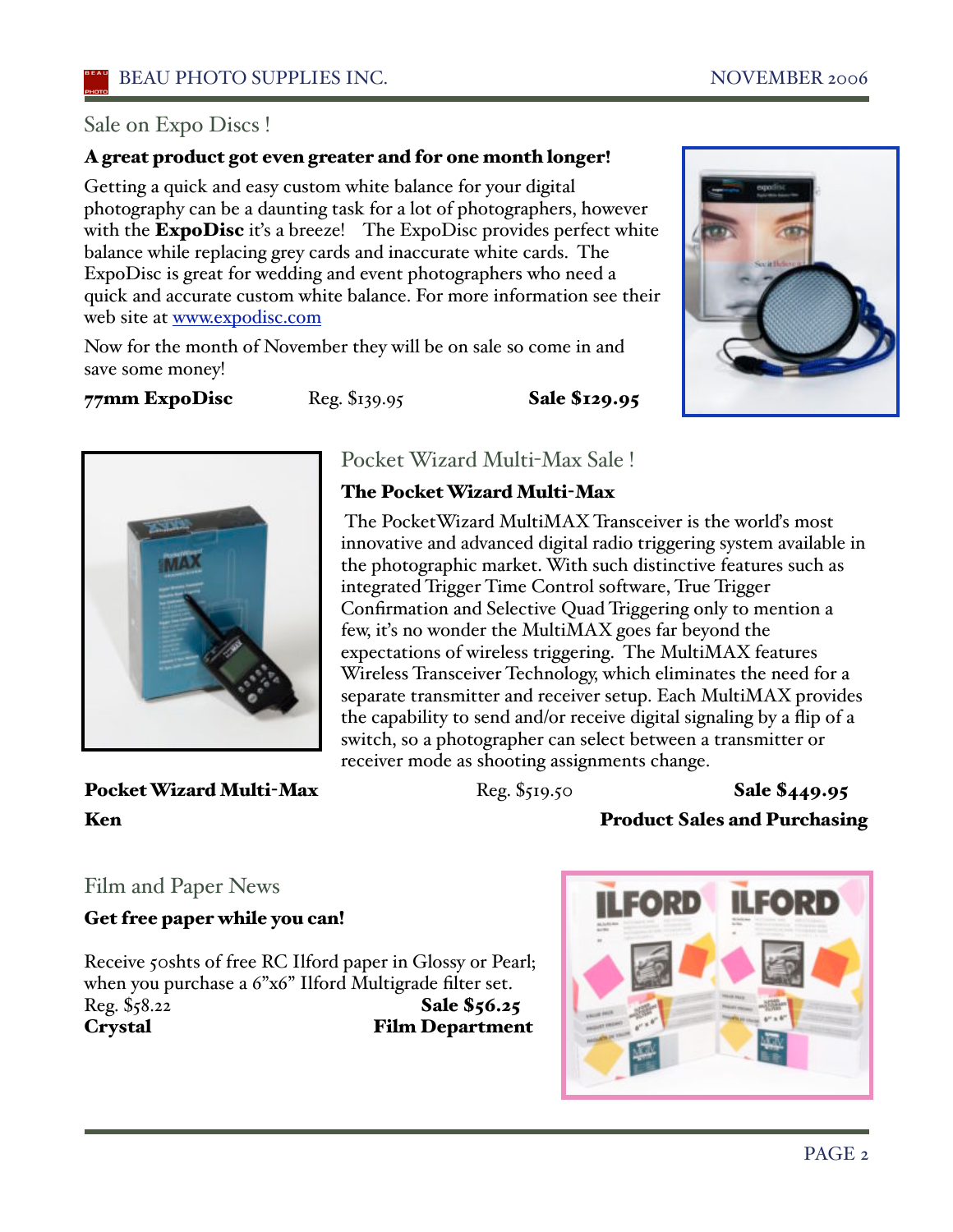#### Come join us for an evening of Renaissance and Unwined

On Wednesday, November 29th from 4:00 until 7:00PM we will be hosting a evening with Renaissance. During this evening all of our Renaissance digital albums will be displayed for your viewing pleasure; we will also be demonstrating the Renaissance SoHo Styler album design software throughout the night. Beau Photo has been offering the Renaissance line of digital albums to our customers for over three years now, and the demand for these "coffee table style" albums is growing. Come and see for yourself the beautiful craftsmanship and the numerous possibilities. Bring your questions and unwind with some wine and tapas, compliments of Renaissance and Beau Photo. Also, enter the draw for some fabulous prizes including a copy of the Soho Styler software (retail value \$115) and a \$200 USD coupon off your first digital album.

For more information please call Deborah or Barb. RSVP by November 27th.

Pro Sales News...

#### Here's a selection of used gear from the back

"We have a D70s from rentals with 2-512 Mb cards and an extra battery for  $\frac{6}{450.00}$ .

There are three used lighting kits:

2- Elinchrome 400 w/s mono heads for \$650.00

1- Visatec 1600 w/s mono head for \$699.00

1- Bowens kit with 2 mono (500 w/s) heads 2 umbrellas , stands and a soft box for \$1989.00

Canon has a couple of new kits:

Eos 5D with EF  $24$ -105/4L is USM for \$5199.00

Eos 30D with EF-s 17-85 f4-5.6 IS USM for \$2149.99

Check out our large section of used items, prices are coming down!

#### Ron

#### Pro Sales

#### RENTAL NEWS!

We have finally completed upgrading (for now) all of our digital cameras! With the wide range of DSLR cameras in rentals we have something for everyone from the curious advanced amateur to the seasoned professional. Available in Nikon is the D80, D200  $\&$  D2X. If you are of the other persuasion we have available the Canon Rebel XT, 30D, 5D and the 1DS Mark II. Also having a surge in popularity are film scanners. We have 2 dedicated 35mm scanners; a Nikon Coolscan IV & V-ED and a Epson 4900 flatbed scanner. If you have medium format film we have recently added the Nikon S8000 scanner. So for anything digital it would be best if you booked early!

#### DIGITAL NEWS

#### More Preliminary Photokina News

A Mish-Mash… a little of this, a little of that…

DVD's, lots and lots and lots of DVD's! We just brought in a bunch of Fuji 8x DVD+R writeable DVD's in spindles of 25 at a special price. How does \$7.95 for 25 sound? Thaťs a mere \$0.32 per 4.7 Gb disc! Keep in mind that the vast majority of DVD burners these days are equally happy burning DVD+R as well



#### Kathy Rentals